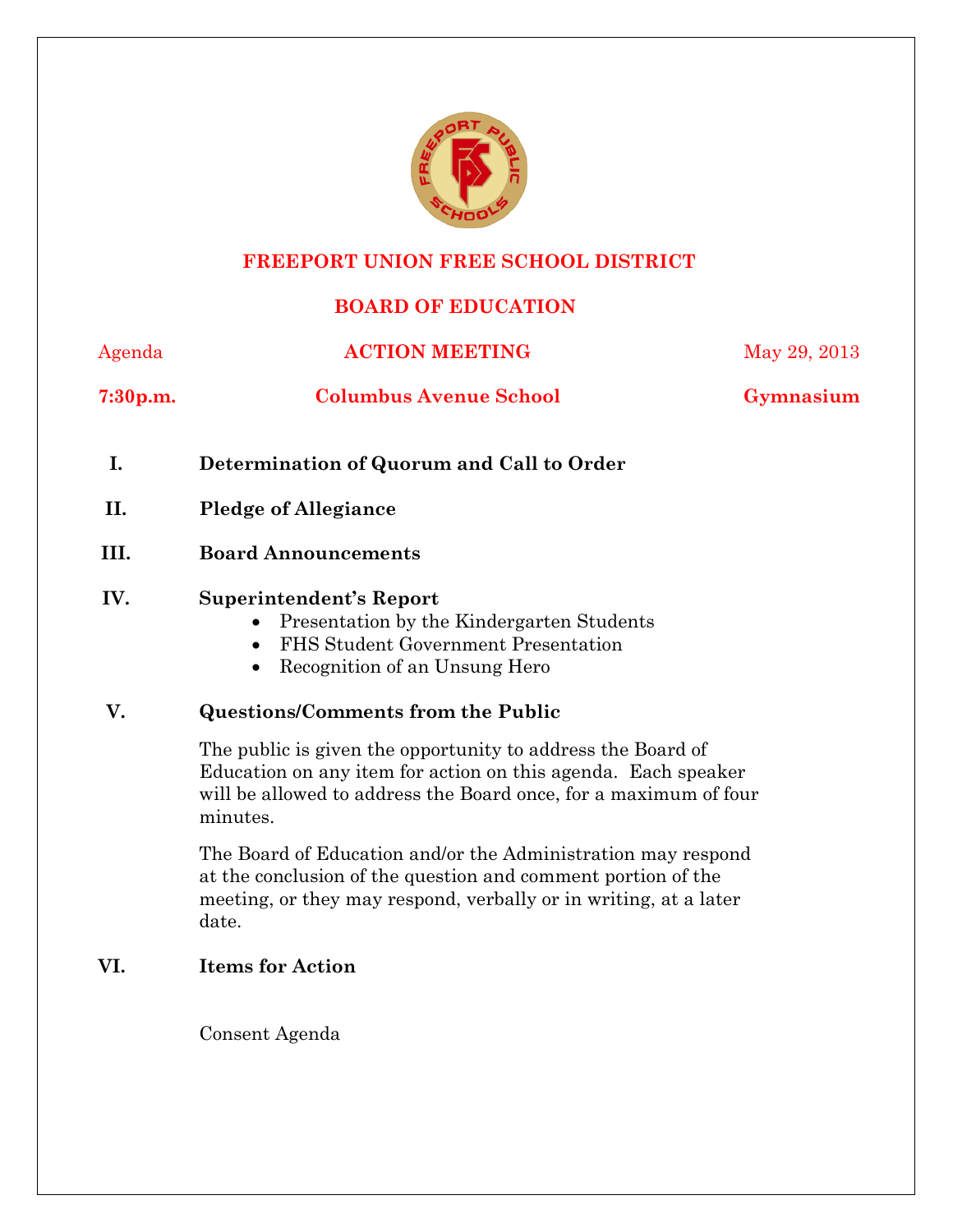### **Consent Agenda Items:**

#### *Acceptance of the Minutes*  $\mathbf{A}$ **BE IT RESOLVED that the Board of Education of the Freeport Union Free School District hereby approves the following items; A; B 1, 2, 3, 4, 5; C 1.**

#### **Consent Approve**

 **AA. Consent - Approve** 

|       | A.             | Acceptance of the Minutes of the Board of Education                                                              | TAB <sub>1</sub> |
|-------|----------------|------------------------------------------------------------------------------------------------------------------|------------------|
|       | <b>B.</b>      | <b>Personnel Actions</b>                                                                                         |                  |
|       |                | 1. Leave of Absence                                                                                              | TAB <sub>2</sub> |
|       |                | 2. Resignation                                                                                                   | TAB <sub>3</sub> |
|       |                | 3. Termination of Staff                                                                                          | TAB <sub>4</sub> |
|       |                | 4. Appointment of Staff-Temporary                                                                                | TAB <sub>5</sub> |
|       |                | 5. Appointment of Staff-Probationary                                                                             | TAB <sub>6</sub> |
|       | $\mathbf{C}$ . | <b>Education</b>                                                                                                 |                  |
|       |                | 1. Acceptance of the Minutes from the Committees on<br>Special Education and Preschool Education                 | TAB <sub>7</sub> |
| VII.  |                | <b>Other Items for Action</b>                                                                                    |                  |
|       |                | Personnel                                                                                                        |                  |
|       | A.             | 1. Retirement of Staff                                                                                           | TAB <sub>8</sub> |
|       |                | 2. Abolishment of Teaching Positions and Excessing of<br>Staff                                                   | TAB <sub>9</sub> |
|       |                | 3. Abolishment of Civil Service Positions and Excessing of<br>Staff                                              | <b>TAB 10</b>    |
|       |                | 4. Administrative Appointments                                                                                   | <b>TAB 11</b>    |
| VIII. | <b>B.</b>      | <b>Education</b>                                                                                                 |                  |
|       |                | 1. Approval of an Agreement                                                                                      | <b>TAB 12</b>    |
|       |                | 2. Approval of Overnight Field Trip/International Travel<br>3. Approval of an Overnight Field Trip/International | <b>TAB 13</b>    |
|       |                | Travel to Waldorf, Germany                                                                                       | <b>TAB 14</b>    |
|       |                | 4. Adoption of the Board of Education Meeting Calendar                                                           | <b>TAB 15</b>    |
| IX.   | A.             | Finance                                                                                                          |                  |
|       |                | Approval of a Budget Transfer<br>1.                                                                              | <b>TAB 16</b>    |
|       |                | 2. Acceptance of Scholarships                                                                                    | <b>TAB 17</b>    |
|       |                | 3. Approval of an Amendment to an Employment<br>Agreement                                                        | <b>TAB 18</b>    |
|       |                | 4. Acceptance of a Donation                                                                                      | <b>TAB 19</b>    |
|       |                | 5. Acceptance of a Donation                                                                                      | <b>TAB 20</b>    |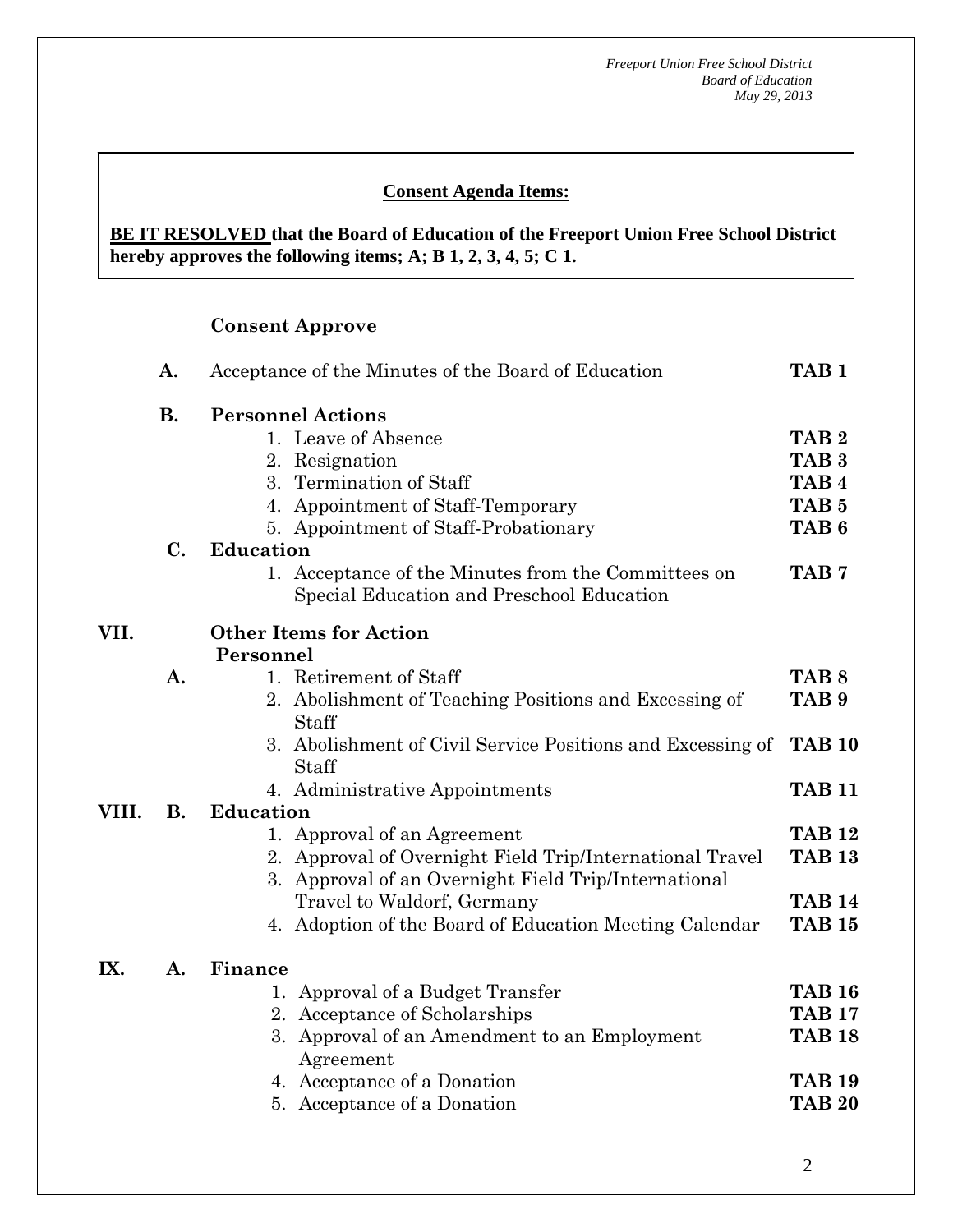| X.    | A. | <b>Other Reports to the Board</b><br>1. High School Funds Report<br>2. Treasurer's Report                                                                                                      | <b>TAB 21</b> |
|-------|----|------------------------------------------------------------------------------------------------------------------------------------------------------------------------------------------------|---------------|
| XI.   |    | Questions/Comments from the Public on Other Topics                                                                                                                                             |               |
|       |    | At this time, the public is given the opportunity to address the<br>Board of Education on any topic. Each speaker will be allowed<br>to address the Board once, for a maximum of four minutes. |               |
|       |    | The Board of Education and/or the Administration may respond<br>at the conclusion of the question and comment portion of the<br>meeting, or they may respond, in writing, at a later date.     |               |
| XI.   |    | <b>Board Comments</b>                                                                                                                                                                          |               |
| XII.  |    | <b>Superintendent Comments</b>                                                                                                                                                                 |               |
|       |    |                                                                                                                                                                                                |               |
| XIII. |    | Adjournment                                                                                                                                                                                    |               |
| XIV.  |    | <b>Next Meeting</b><br>The next meeting of the Board of Education will be held on<br>June 5, 2013 at Caroline G. Atkinson School.<br>All meetings begin at 7:30 p.m. unless otherwise noted.   |               |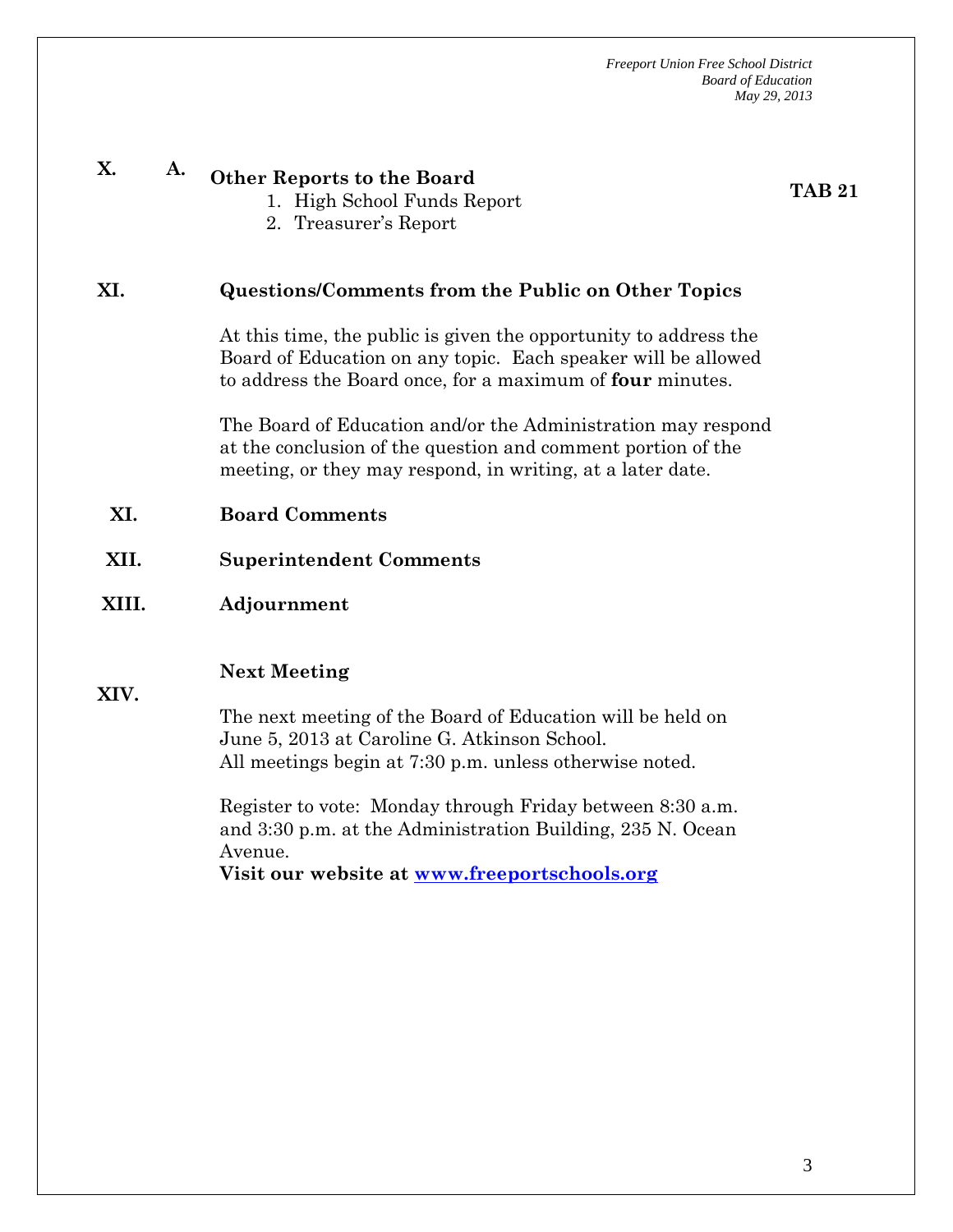## **Consent Agenda Items:**

**BE IT RESOLVED,** that the Board of Education of the Freeport Union Free School District hereby approves the following items; A; B 1, 2, 3, 4, 5; C 1.

**BACK UP MATERIAL FOR CONSENT AGENDA ACTION ITEMS IN TABS 1-7**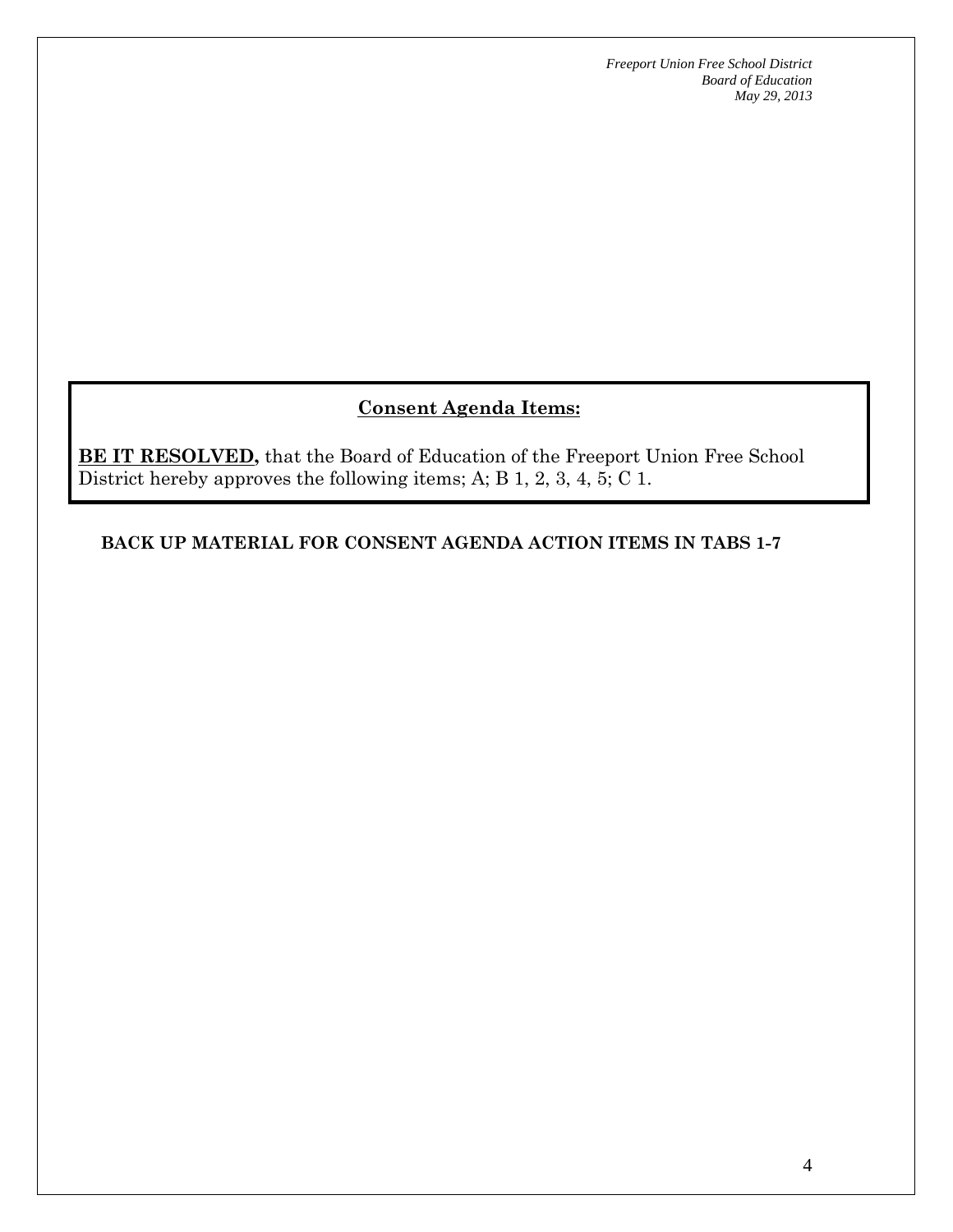**Acceptance of the Minutes** 

**BE IT RESOLVED** that the Board of Education of the Freeport Union Free School District hereby accepts the minutes of the following meetings as written:

April 17, 2013; April 25, 2013; May 8, 2013; May 21, 2013.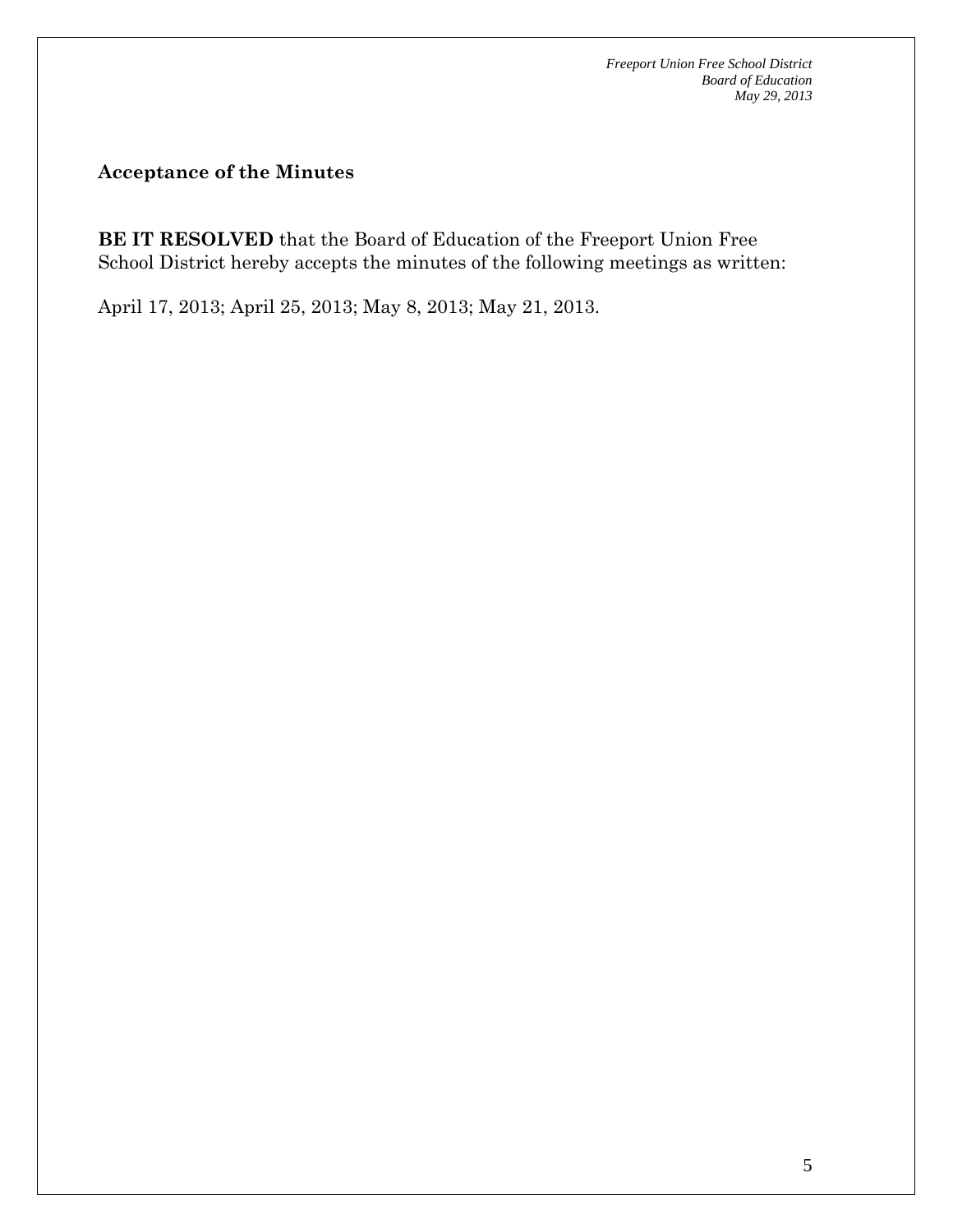#### **Personnel**

#### **Leave of Absence**

**BE IT RESOLVED**, that the Board of Education of the Freeport Union Free School District hereby grants a request for leave of absence as listed below:

- 1. **Pedro Burgess**, Cleaner, effective April 8, 2013 through July 11, 2013, for health reasons.
- 2. **Jaclyn Leahy**, Speech Teacher, effective April 22, 2013 through June 30, 2013, for health reasons.
- 3. **Laura Zegers,** Elementary Teacher, effective May 21, 2013 through May 28, 2013, for health reasons.
- 4. **Meghan McCormack-Carney**, Elementary Teacher, effective April 17, 2013 through June 2, 2013, for health reasons.
- 5. **Clarisa Espinal**, Clerk-Typist, effective April 26, 2013 through July 7, 2013, for health reasons.
- 6. **Carrie Frederick-Muchnick**, Elementary Teacher, effective April 30, 2013 through June 30, 2013, for health and childcare.
- 7. **Laila Schmutzler,** Registered Nurse, effective May 9, 2013 through June 30, 2013 for health and childcare.
- 8. **Blanche Garcia**, full-time Teaching Assistant, effective May 13, 2013 through June 30, 2013, for FMLA.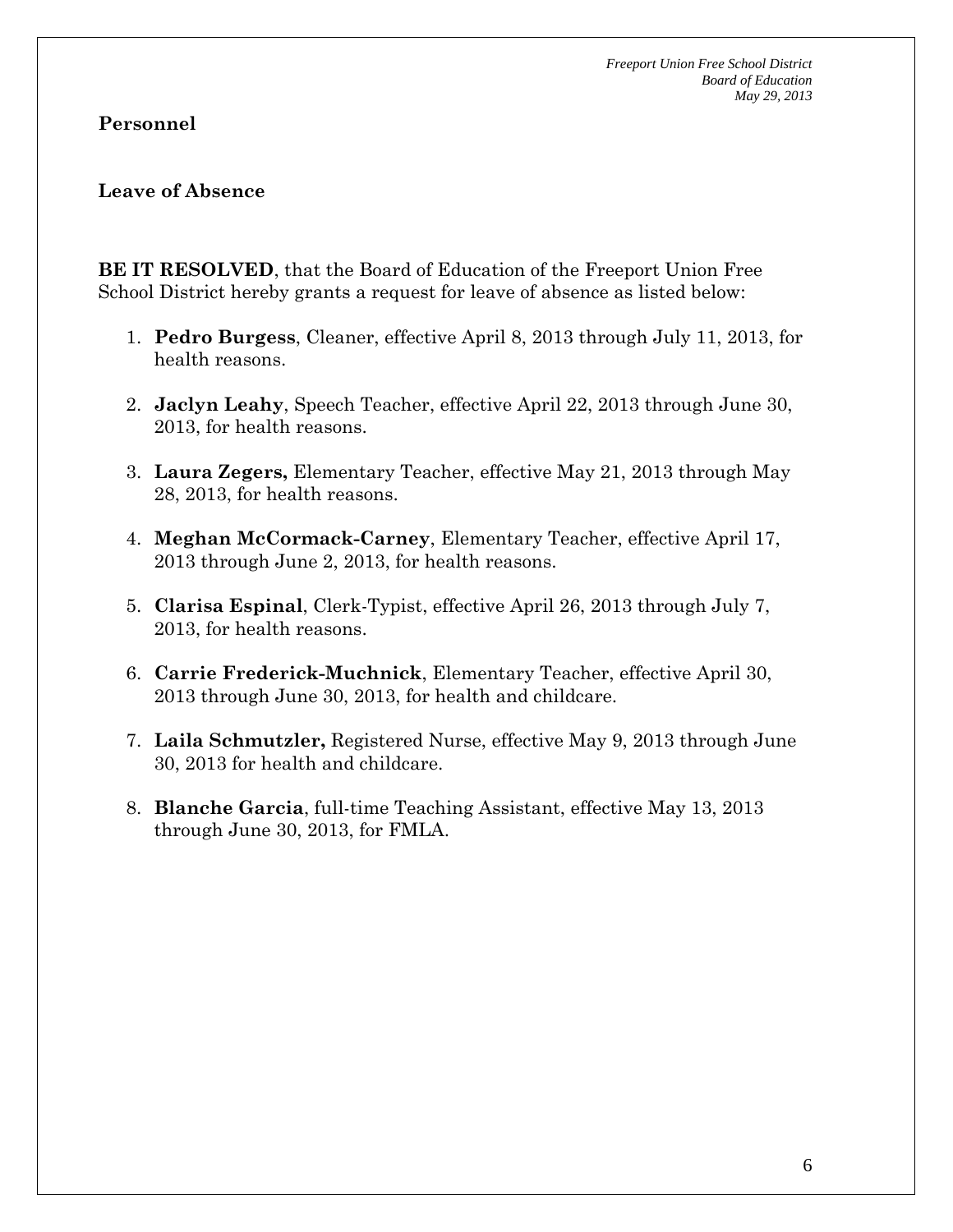#### **Resignation of Staff**

**BE IT RESOLVED**, that the Board of Education of the Freeport Union Free School District hereby accepts the letter(s) of resignation from the following staff member(s) as listed below:

- 1. **Kathryn Hoffman,** Permanent Substitute, effective April 26, 2013, personal reasons.
- 2. **Ilana Johnson**, part-time Teaching Assistant, effective April 18, 2013, personal reasons.
- 3. **Samantha Maresca**, full-time Teaching Assistant, effective May 3, 2013, to accept a teaching position out of District.
- 4. **Danielle Ballard**, Social Studies Teacher, effective June 30, 2013, to accept another position in the District.
- 5. **Ryan Stanisfield**, full-time Teaching Assistant, effective May 24, 2013, for personal reasons.
- 6. **Consuelo Velez**, Assistant Principal, effective June 30, 2013, to accept another position in the District
- 7. **Wafa Westervelt,** Assistant Superintendent for Curriculum and Instruction, effective June 30, 2013, for personal reasons.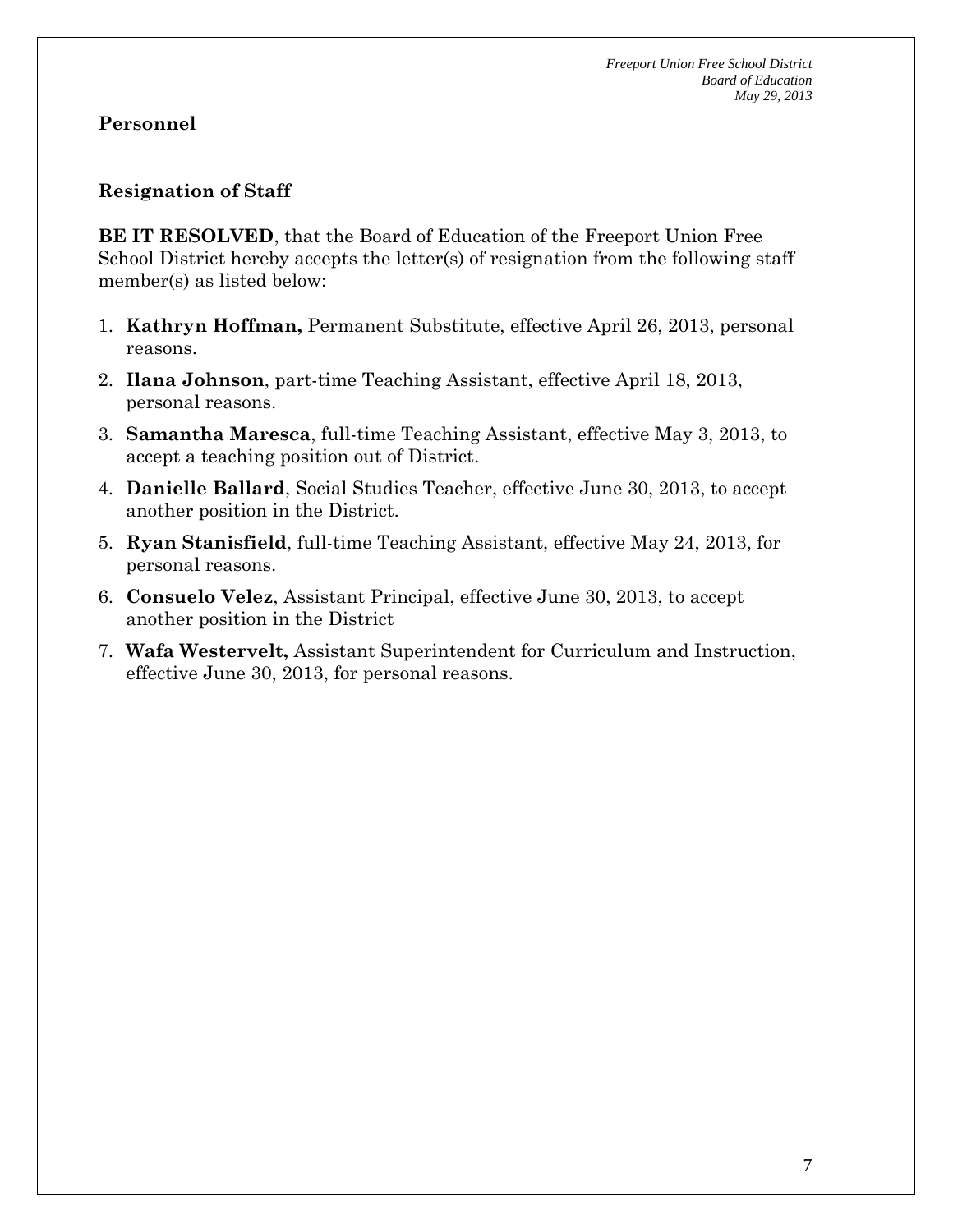### **Termination of Staff**

**BE IT RESOLVED,** that the Board of Education of the Freeport Union Free School District hereby terminates the employment of the individual(s) as listed below:

1. **Frank McLean,** full-time Security Aide, effective May 14, 2013.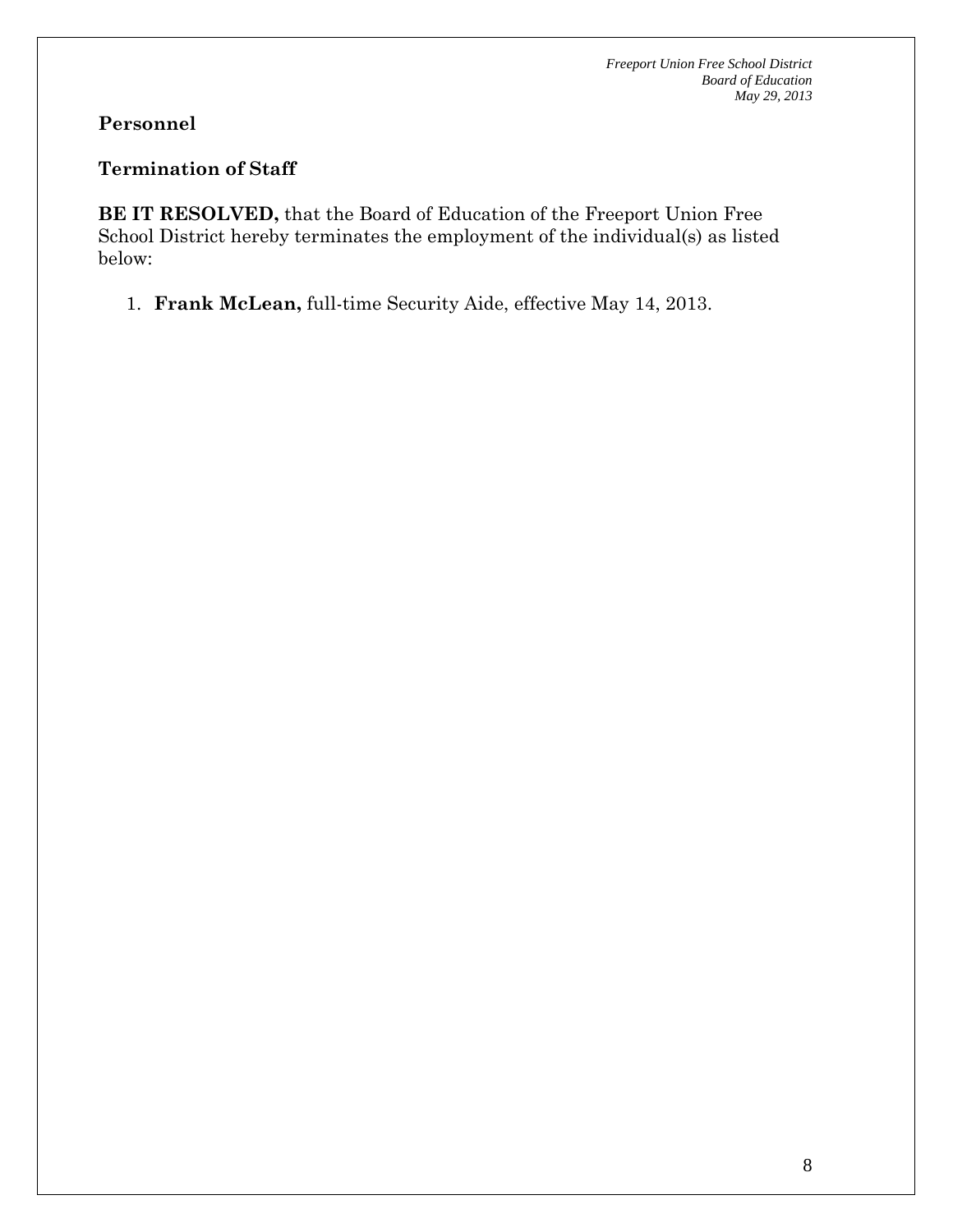#### **Appointment of Staff - Temporary**

**BE IT RESOLVED**, that the Board of Education of the Freeport Union Free School District, upon the recommendation of the Superintendent, hereby appoints the individuals listed in the attached Appointment of Staff Report - Temporary, in accordance with the rules of the Board of Regents. These individuals shall possess appropriate certification allowing them to serve as teachers in the public schools of New York.

- 1. **Danielle Sekesan**, Social Studies Teacher, (replacing Jeffrey Glass), a temporary appointment effective September 1, 2013 through August 31, 2014. Compensation will be on step 2 of the U4C-3 Schedule at \$61,440. Assignment: FHS.
- 2. **Donald Moore**, Senior Instructor JROTC, (replacing self), a temporary appointment effective July 1, 2013 through June 30, 2014. Compensation will be on step 25 of the U4D-4 Schedule at \$116,723. Assignment: FHS.
- 3. **Timothy McShan**, Instructor JROTC, (replacing self), a temporary appointment effective July 1, 2013 through June 30, 2014. Compensation will be on step 19 of the U4C-2 Schedule at \$88,528. Assignment: FHS.
- 4. **Nicole Pecora**, Technology Staff Developer, (replacing self), a temporary appointment effective July 1, 2013 through June 30, 2014. Compensation will be on step 3 of the U4D-1 Schedule at \$68,651. Assignment: FHS.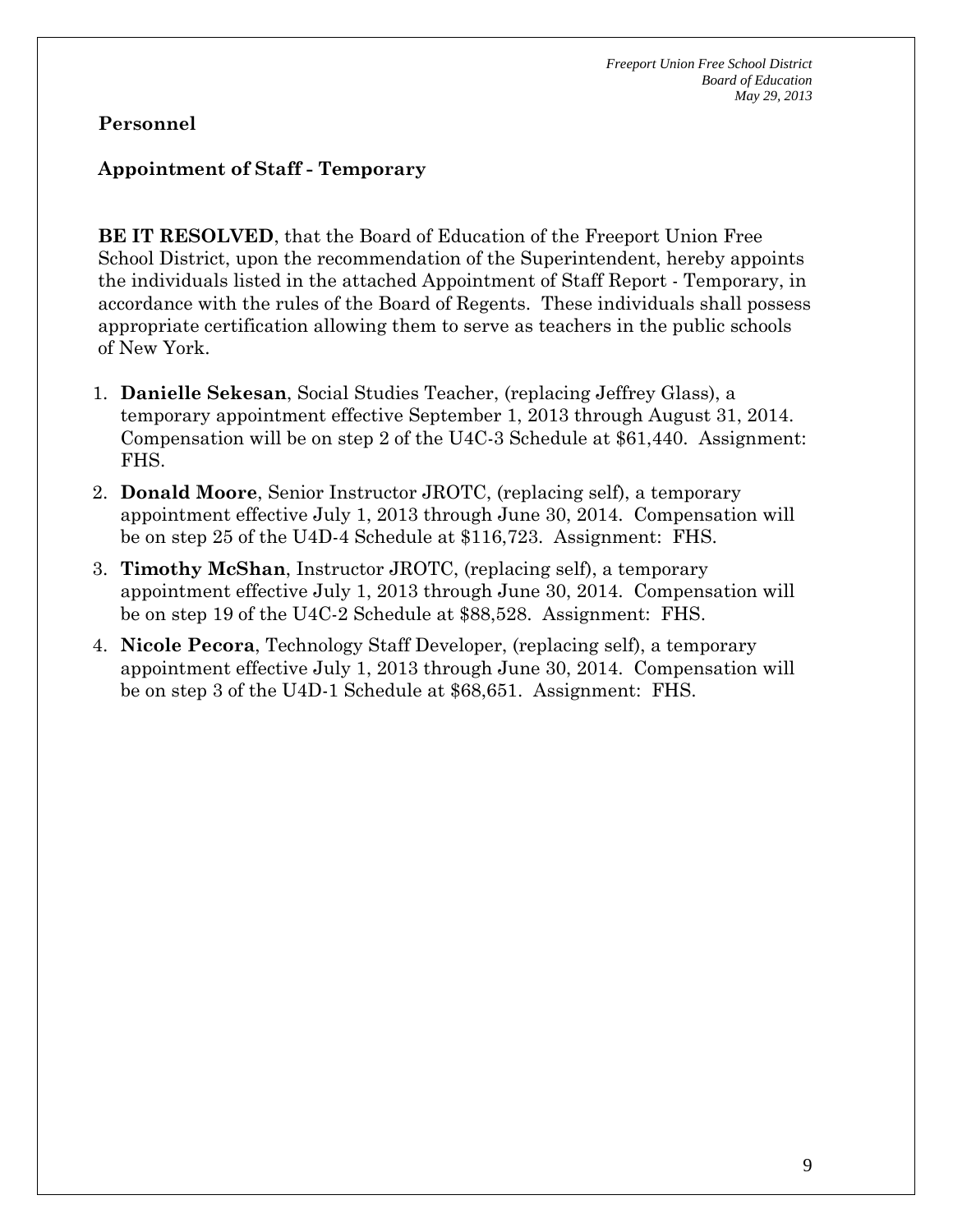### **Appointment of Instructional Staff - Probationary**

**BE IT RESOLVED**, that the Board of Education of the Freeport Union Free School District, upon the recommendation of the Superintendent, hereby appoints the individuals listed in the attached Appointment of Staff Report - Temporary, in accordance with the rules of the Board of Regents. These individuals shall possess appropriate certification allowing them to serve as teachers in the public schools of New York.

**1. Tim Warner**, Music Teacher, (replacing Caitlin Donovan, resigned) a probationary appointment effective September 1, 2013 with an expected tenure date of September 1, 2015. Compensation will be on step 2 of schedule U4C-1 at \$55,956. Assignment: FHS.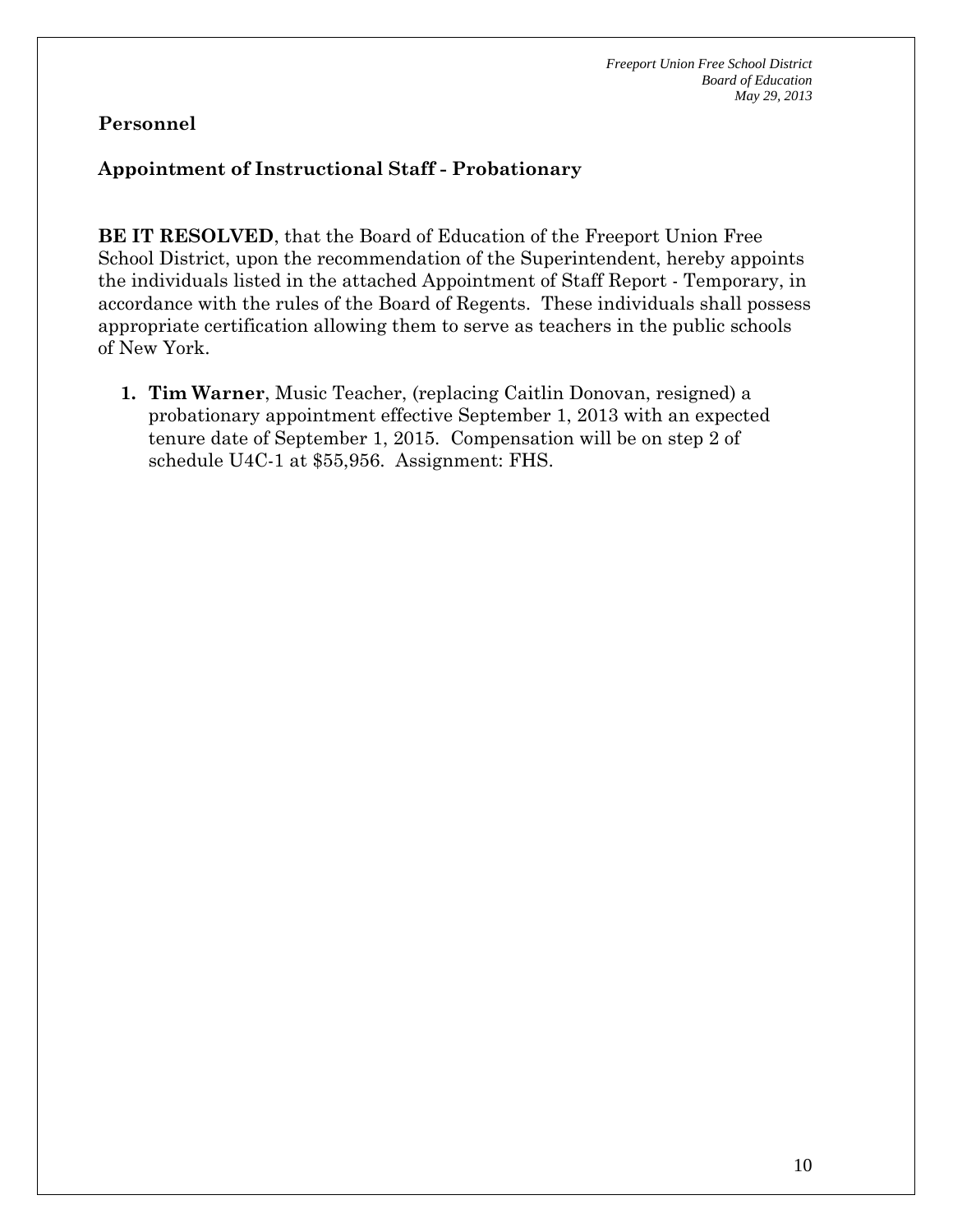#### **Education**

#### **CSE/CPSE Minutes**

**BE IT RESOLVED,** that the Board of Education of the Freeport Union Free School District hereby accepts the minutes of the meetings of the Committee on Special Education and the Committee on Preschool Special Education for the following dates:

February 8, 15, 21, 22, 26, 28, 2013

March 1, 4, 5, 6, 7, 8, 11, 12, 13, 14, 15, 18, 19, 20, 21, 22, 2013

April 2, 3, 4, 5, 8, 9, 10, 11, 12, 15, 16, 17, 18, 19, 22, 23, 24, 25, 26, 2013

May 1, 2, 3, 6, 8, 10, 14, 15, 2013.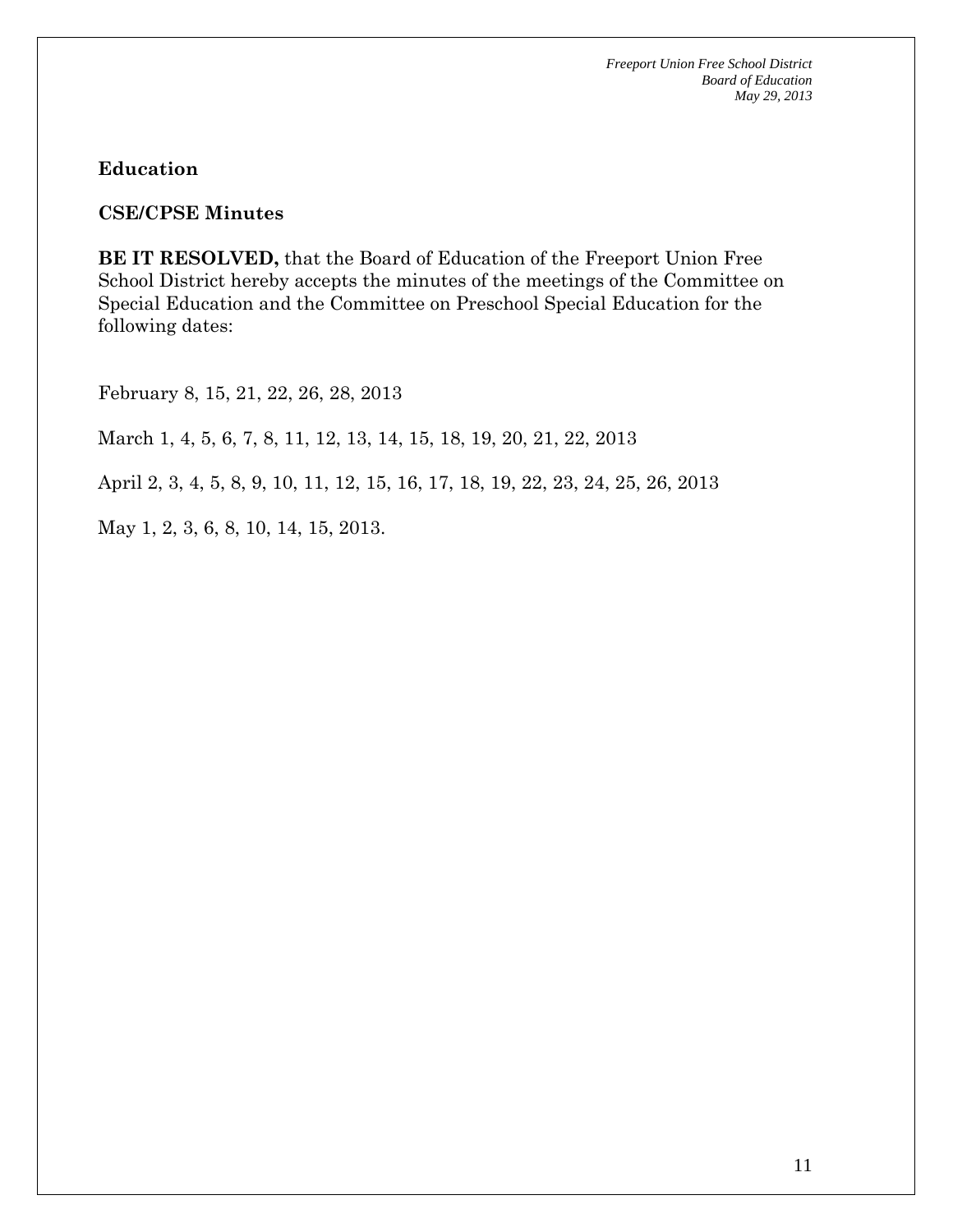### **Retirement of Staff**

**BE IT RESOLVED,** that the Board of Education of the Freeport Union Free School District hereby accepts the letter of resignation for the purpose of retirement from the following staff member as listed:

**Beverly McLean**, Food Service Helper, effective August 31, 2013, after serving the children of Freeport for 5 years.

**Shelia Walsh**, Senior Clerk Typist, effective July31, 2013, after serving the children of Freeport for more than 32 years.

**Sedigheh Karimi**, full-time Teaching Assistant, effective June 30, 2013, after serving the children of Freeport for more than 13 years.

**Blanche Garcia**, full-time Teaching Assistant, effective July 1, 2013, after serving the children of Freeport for more than 41 years.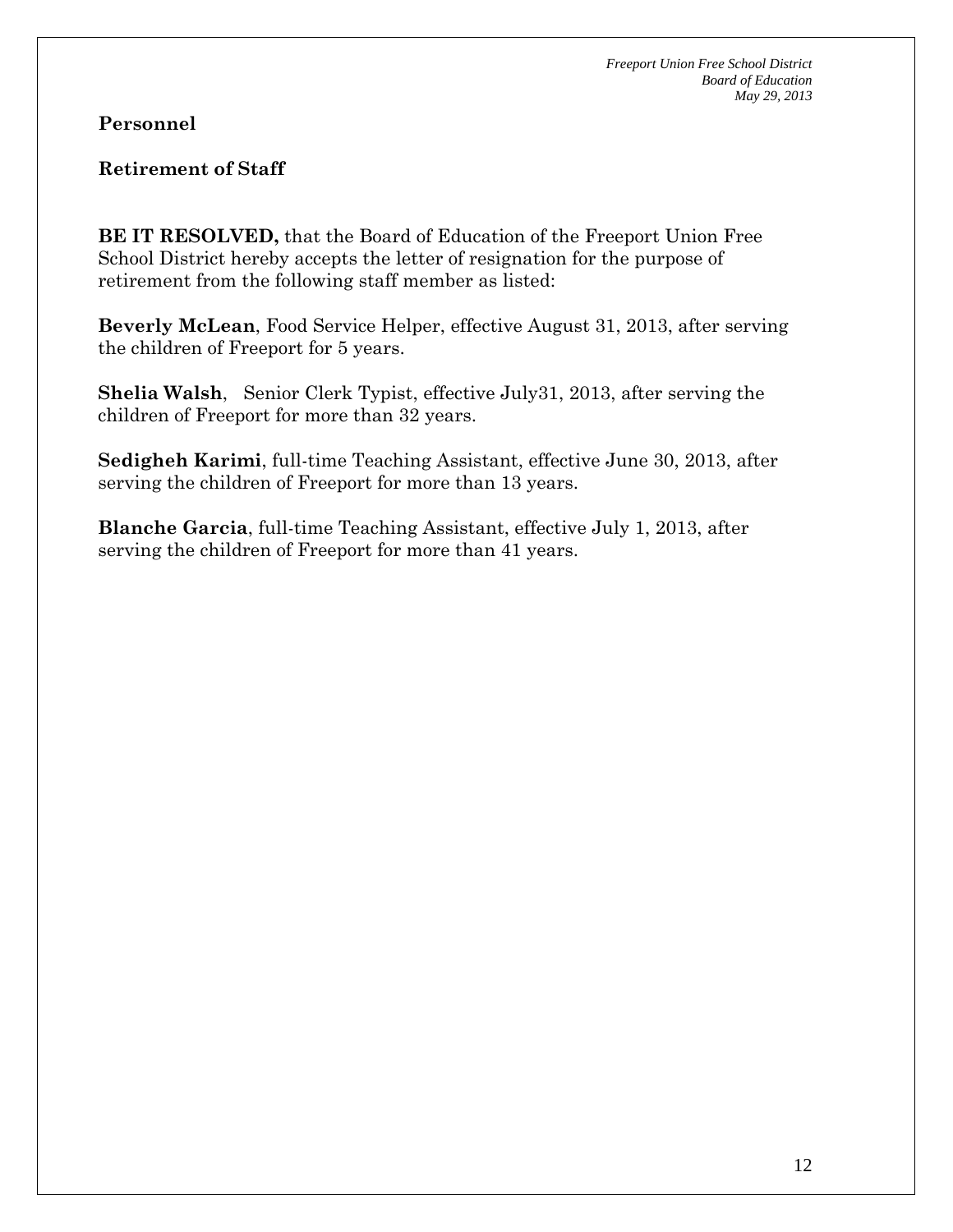#### **Abolishment of Teaching Positions and Excessing of Staff**

**BE IT RESOLVED,** that the Board of Education of the Freeport Union Free School District abolishes the following positions effective July 1, 2013: Math (3 positions), English (2 positions), Foreign Language (2 positions: 1.4 Spanish and .6 Italian), Art, Guidance (3 positions), Deans of Students (2 positions), Elementary (6 positions); and

**BE IT FURTHER RESOLVED,** that the following individuals are herebey excessed from said positions and shall be placed on a preferred eligible list as per Education Law §3013: Marisa Belasco, Susan Lyman, Angela Woodside, Blanca Adames, Carmen Scali, Juliette Mason, Jonneigh Briody, Kristin Fagan, Angela Behr, Dolores Miller, Kati Miano, Kristen Jones-Thom, Kristen Lack, Samantha Liff and Carrie Carrie.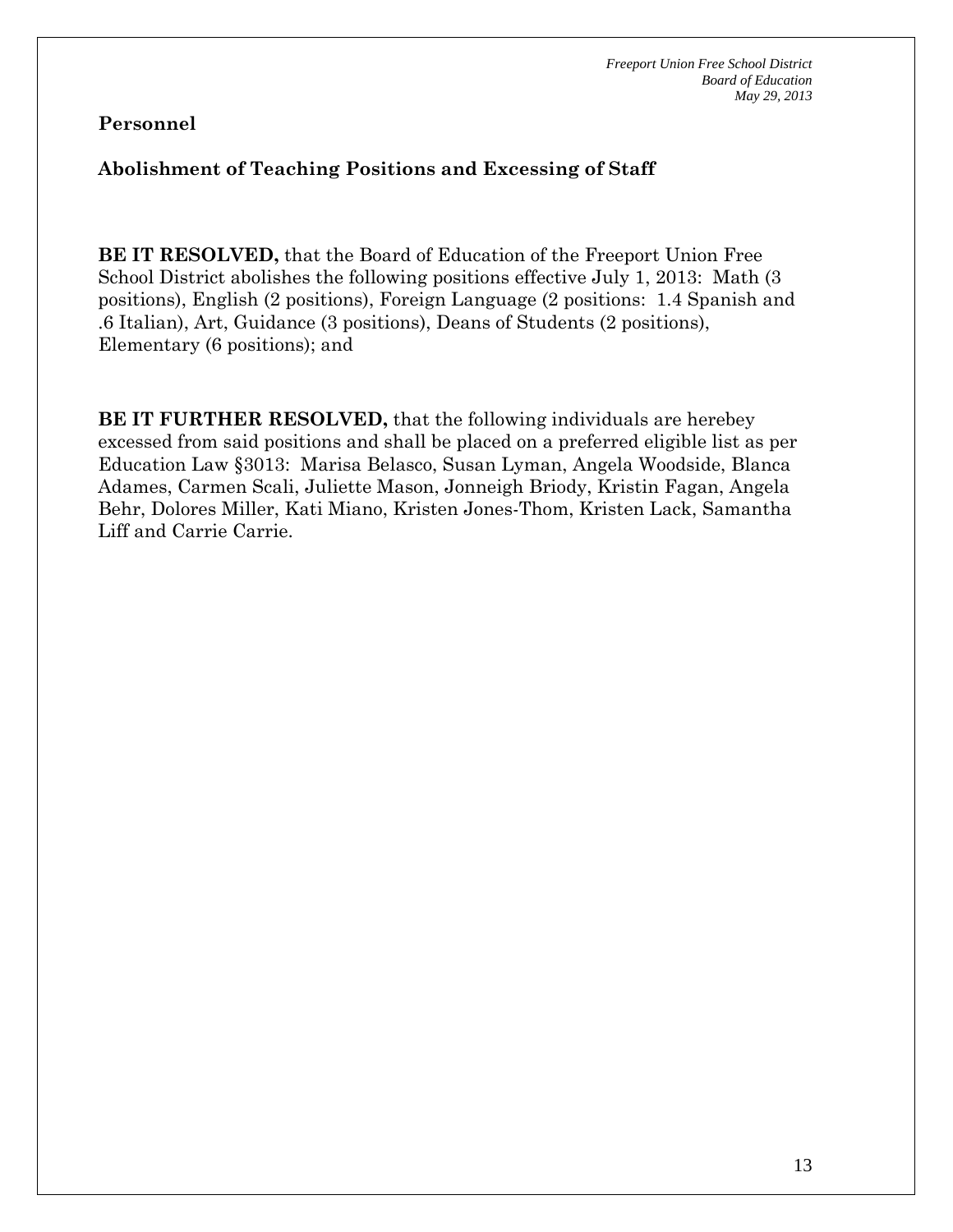## **Resolution to Abolish Civil Service Positions and Excess Staff**

**BE IT RESOLVED** that the Board of Education of the Freeport Union Free School District abolishes the following Civil Service positions July 1, 2013: Community Aide, Registered Nurse (.5), Clerical (3 positions); and

**BE IT FURTHER RESOLVED** that the following individuals are hereby excessed from said positions: Lorraine Quintanilla, Susan Camille Trenkle, Jamie Reinke, Ida Schene. Pursuant to Civil Service Regulations, Susan Camille Trenkle, Jamie Reinke and Ida Schene shall be placed on a preferred eligible list for a period of four (4) years.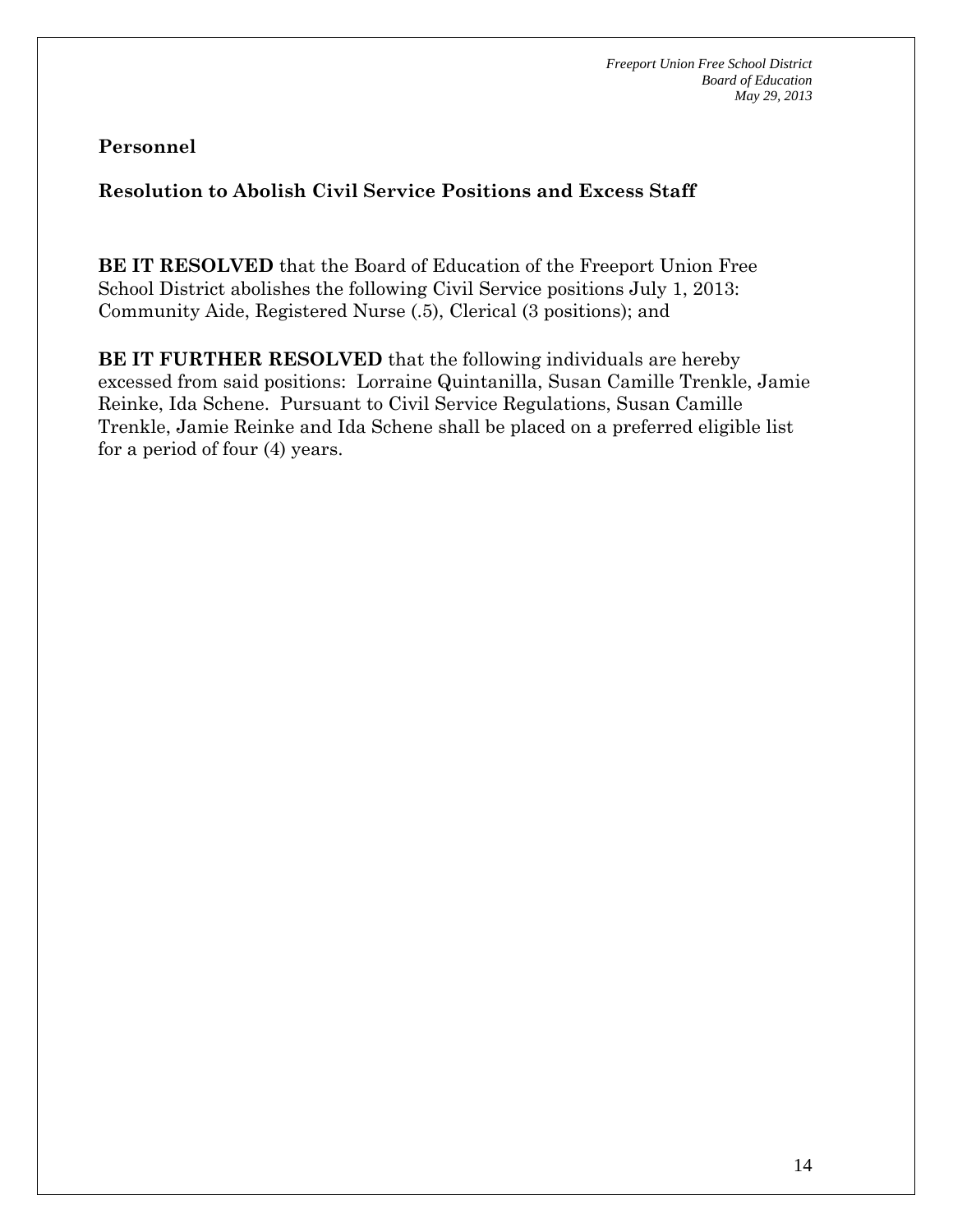#### **Administrative Appointments**

**BE IT RESOLVED** that the Board of Education of the Freeport Union Free School District, upon the recommendation of the Superintendent, hereby appoints **Consuelo Velez**, to the position of Principal (replacing L. Carter, reassigned), as a probationary employee effective July 1, 2013 through June 30, 2016. The tenure area in which **Consuelo Velez** shall serve is "Principal", a district wide tenure area. Compensation will be paid pursuant to step 5A of the Administrators Salary Schedule for MS at \$149,077, set forth in the labor agreement between the Freeport School District and the FSAA. **Consuela Velez** shall be assigned to the Caroline G. Atkinson School.

**BE IT ALSO RESOLVED** that the Board of Education of the Freeport Union Free School District, upon the recommendation of the Superintendent, hereby appoints **Danielle Ballard**, to the position of Assistant Principal (replacing Laura Holder-Gibbs, resigned), as a probationary employee effective July 1, 2013 through June 30, 2016. The tenure area in which **Daniel Ballard** shall serve is "Assistant Principal", a district wide tenure area. Compensation will be paid pursuant to step 1 of the Junior High Salary Schedule at \$119,002, set forth in the labor agreement between the Freeport School District and the FSAA. **Danielle Ballard** shall be assigned to the John W. Dodd Middle School.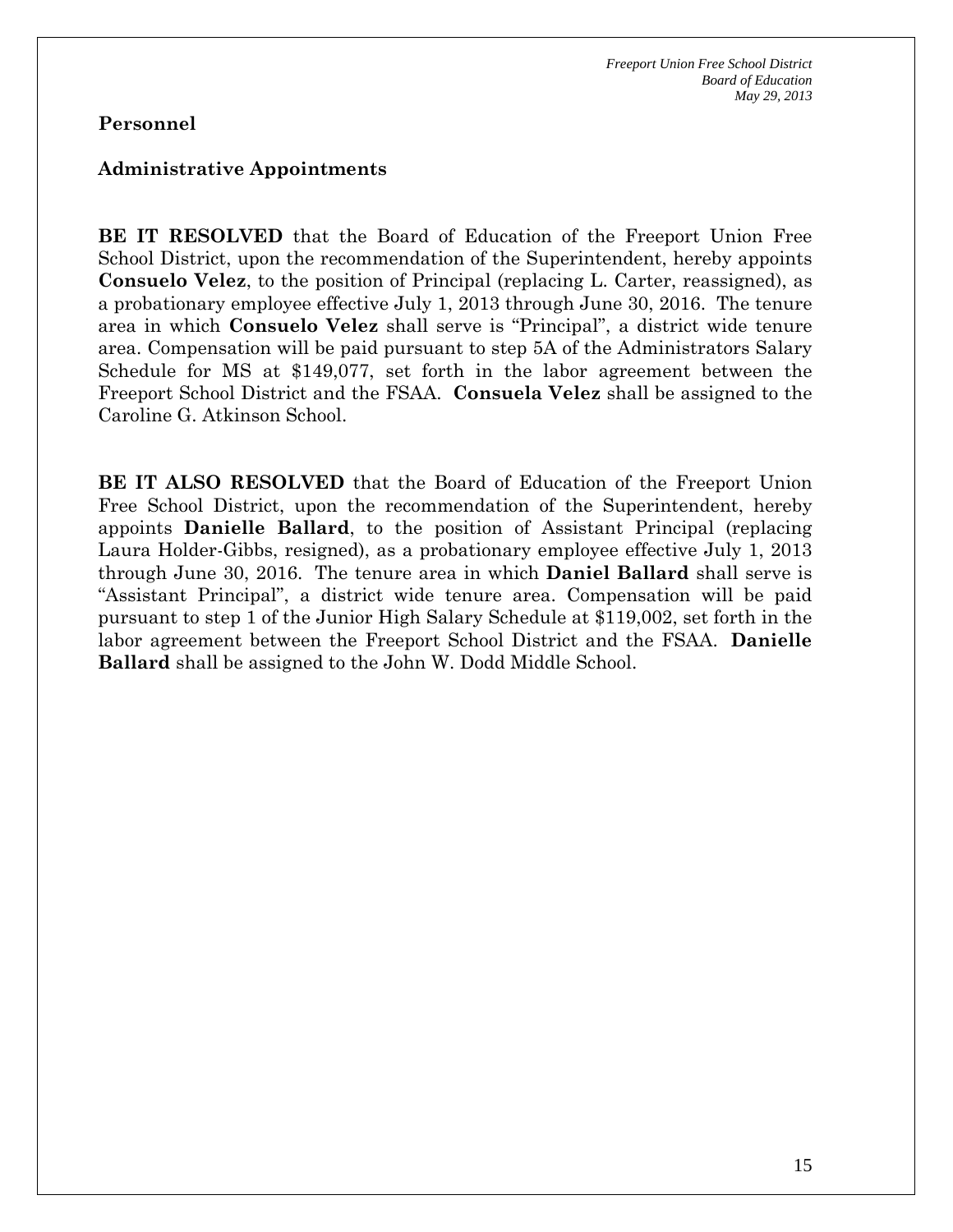### **Education**

### **Approval of an Agreement**

**BE IT RESOLVED,** that the Board of Education of the Freeport Union Free School District hereby approves the agreement between the Freeport Teacher Center and the Freeport Union Free School District in the amount of \$10,000 to be paid through the Strengthening Teacher and Leader Effectiveness Grant funds for professional development services and technology equipment; and

**BE IT FURTHER RESOLVED**, that the Board of Education authorizes the Superintendent (or his designee) to execute said agreements on its behalf.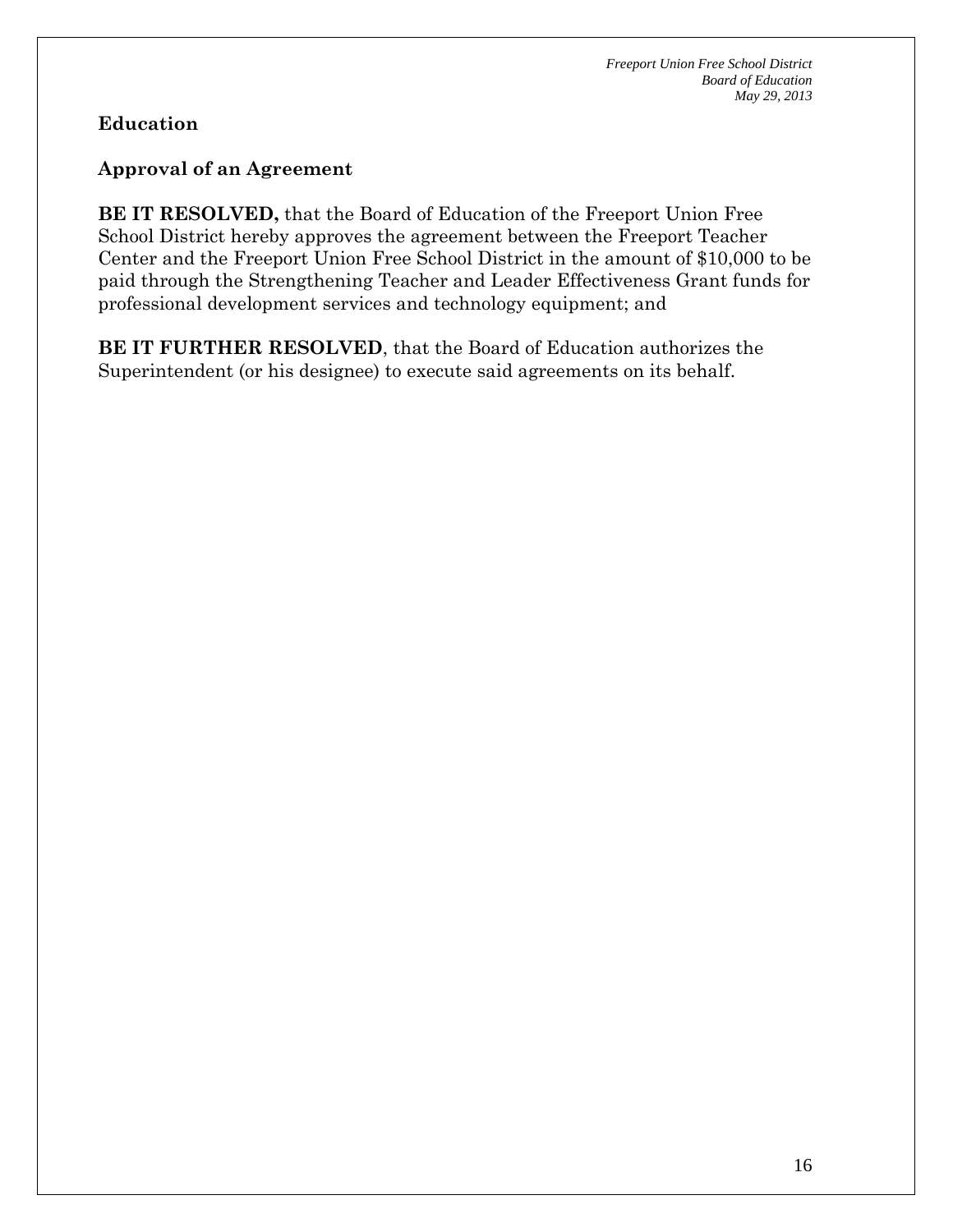**Education** 

## **Approval of an Overnight Field Trip/International Travel**

**BE IT RESOLVED** that the Board of Education of the Freeport Union Free School District hereby authorizes Freeport High School to conduct a field trip to Paris, Barcelona, Madrid and Pamplona from April 11th through April 22st 2014.

**BE IT FURTHER RESOLVED** that said authorization is subject to availability of chaperones and to Freeport High School's compliance with all insurance, health, safety, and financial guidelines as indicated in the Administrative Procedure for overnight, off-Long Island, field trips.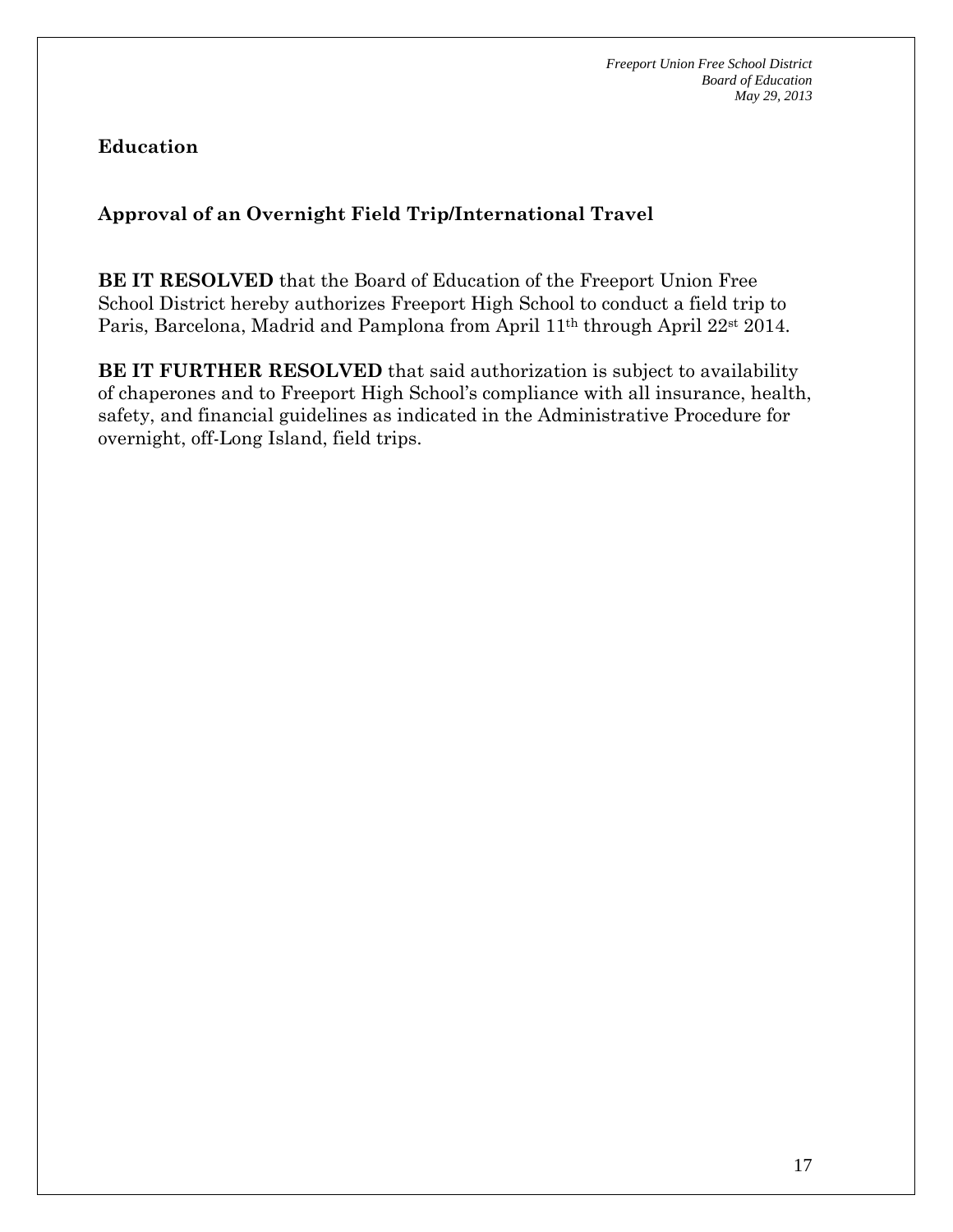### **Education**

**Approval of an Overnight Field Trip/International Travel to Waldorf, Germany** 

**BE IT RESOLVED** that the Board of Education of the Freeport Union Free School District hereby authorizes Freeport High School to conduct a field trip to the city of Waldorf, Germany scheduled for July 9 through July 16, 2013.

**BE IT FURTHER RESOLVED** that said authorization is subject to availability of chaperones and to Freeport High School's compliance with all insurance, health, safety, and financial guidelines as indicated in the Administrative Procedure for overnight, off-Long Island, field trips.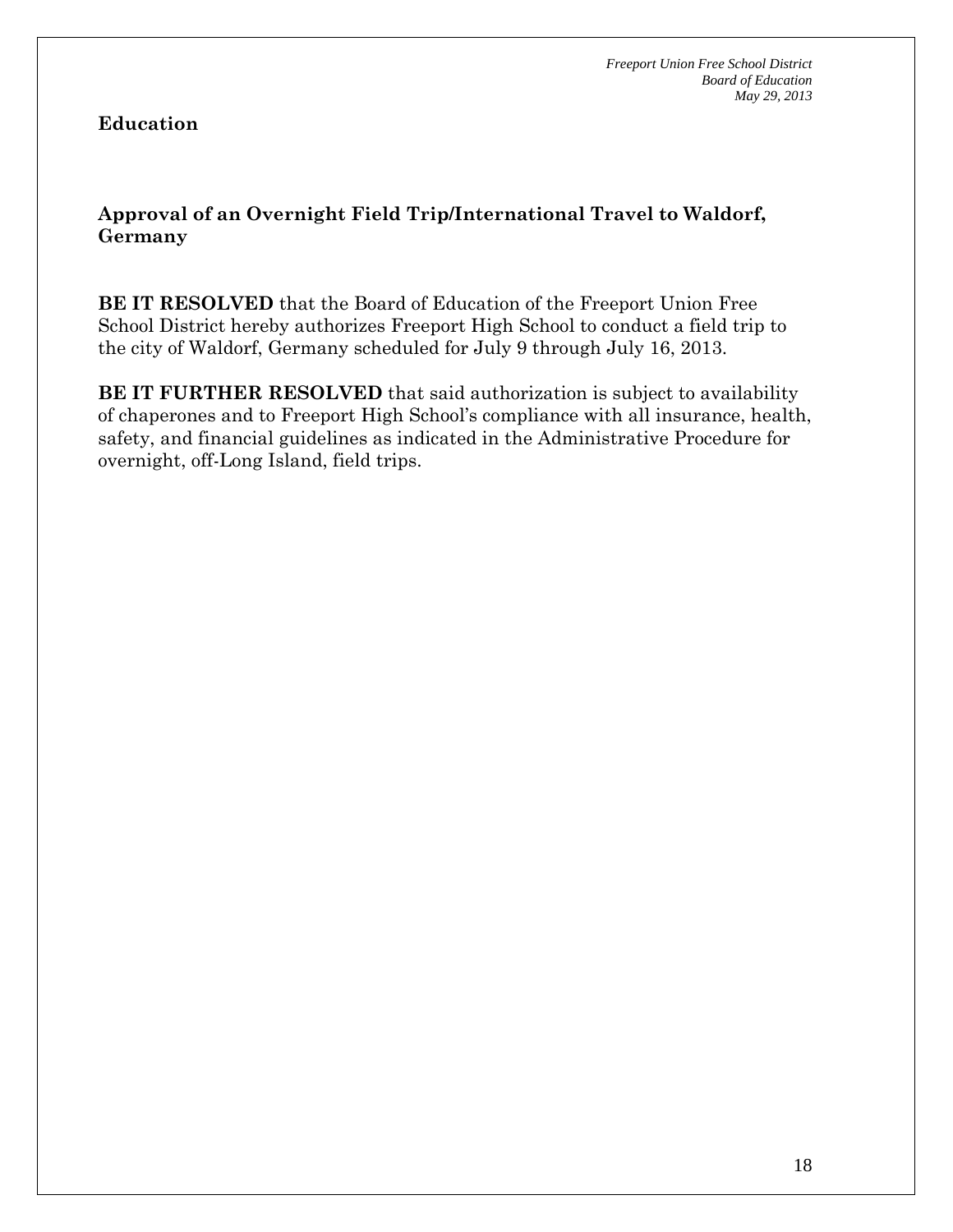### **Education**

## **Adoption of the 2012-2013 Board Meeting Calendar**

**BE IT RESOLVED,** that the Board of Education of the Freeport Union Free School District hereby adopts the attached meeting calendar for the 2012-2013 school year. (as attached)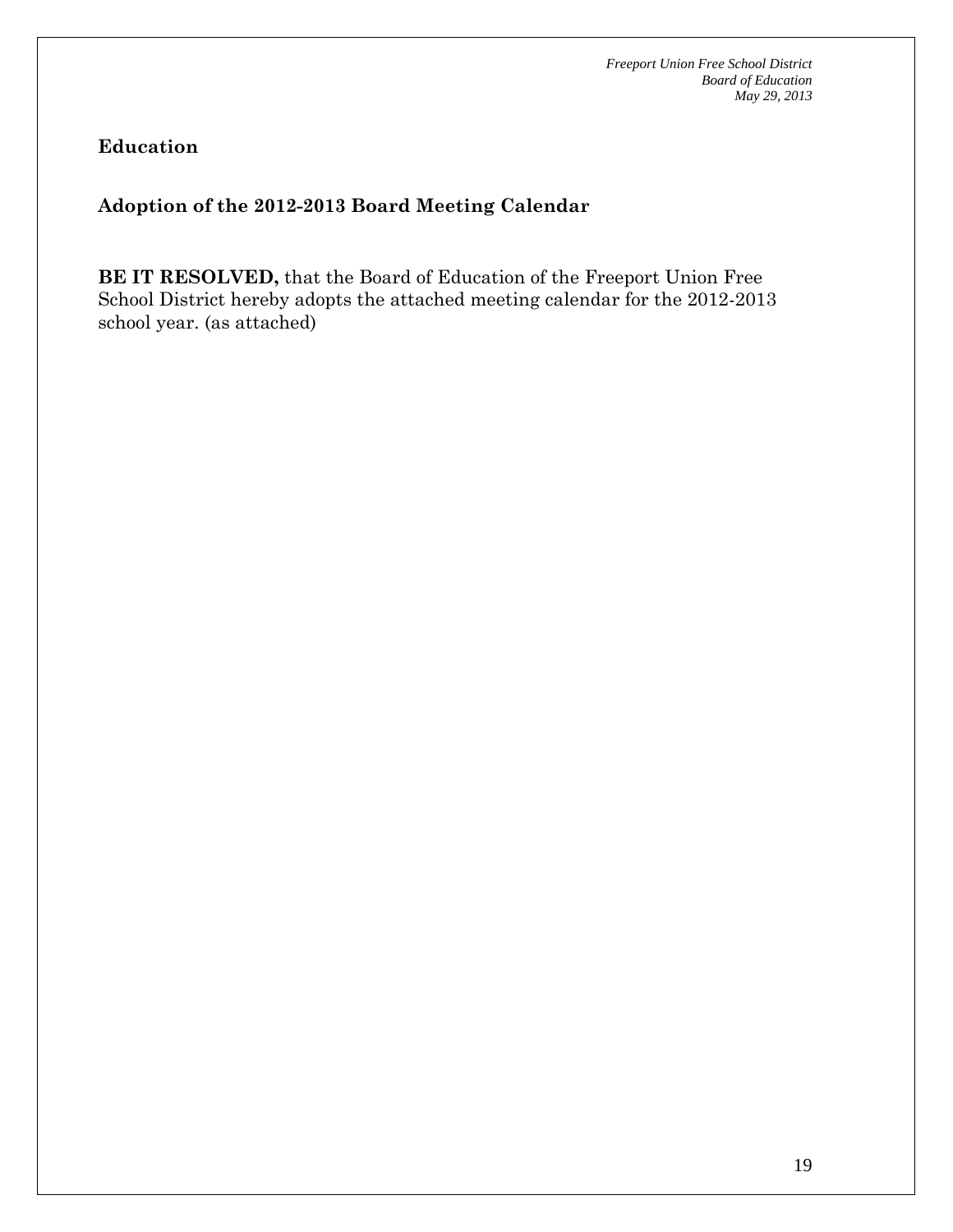**Finance** 

### **Approval of a Budget Transfer-General Fund – May, 2013**

**BE IT RESOLVED**, that the Board of Education of the Freeport Union Free School District here by approves a Budget Transfer within the General Fund for May, 2013.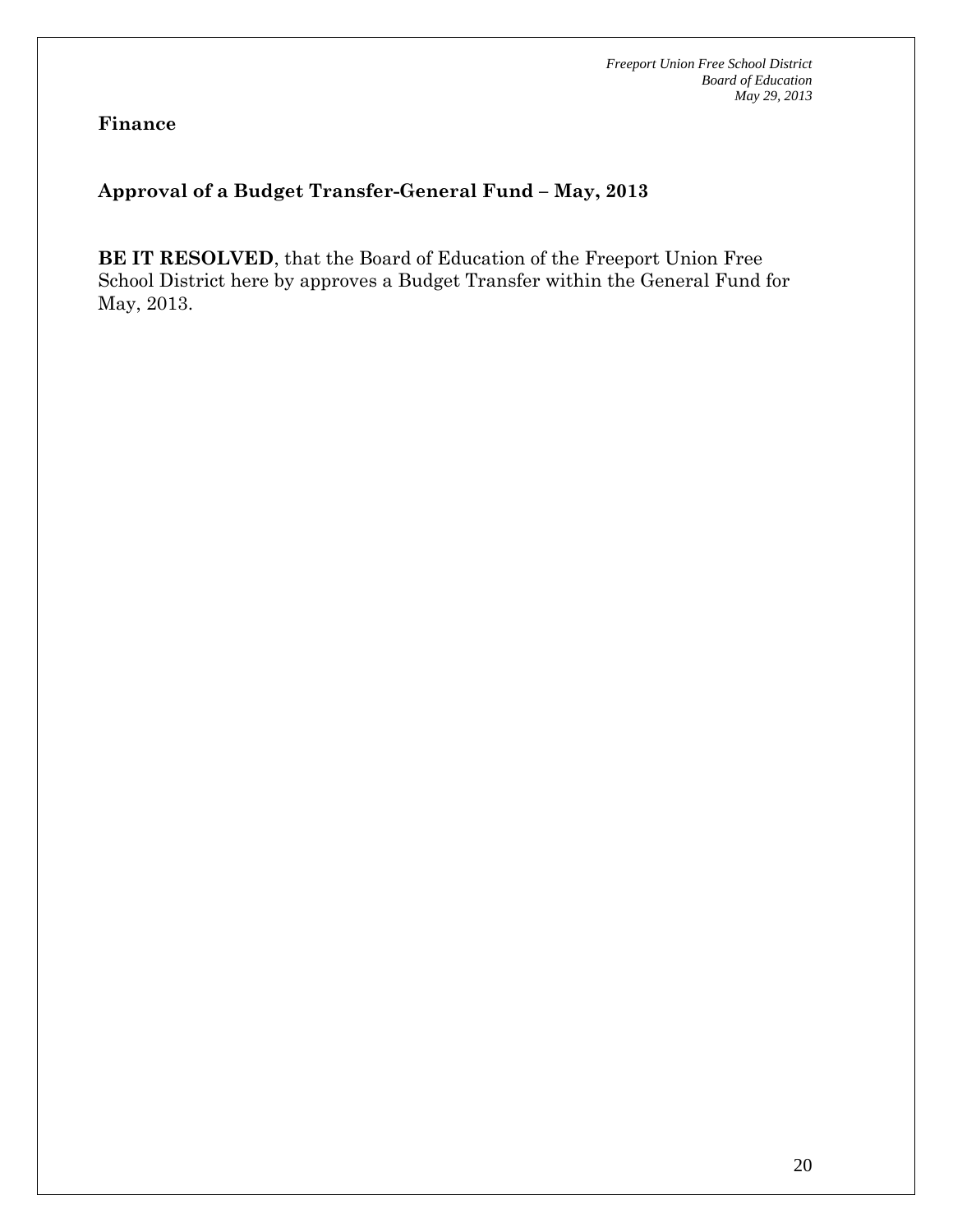**Finance** 

### **Acceptance of Scholarships**

**BE IT RESOLVED,** that the Board of Education of the Freeport Union Free School District hereby accepts with gratitude a scholarship, to be known as the "Class of 2012 Scholarship", in the amount of \$175. This scholarship will be awarded to a deserving Senior who has served as a class officer for all four years and is a member of the Honor Society. This scholarship is made possible by the Class of 2012.

**BE IT ALSO RESOLVED,** that the Board of Education of the Freeport Union Free School District hereby accepts with gratitude a scholarship to be known as the "Ernest J. Kight, Jr. Scholar & Citizen Award" in the amount of \$200. This scholarship will be awarded to a deserving Senior who has an excellent academic record and has shown a true love for Freeport through various school and community programs. This scholarship is made possible through the friends and family of Mr. Kight.

**BE IT FURTHER RESOLVED,** that the Board of Education of the Freeport Union Free School District hereby accepts with gratitude a scholarship to be known as the "Ernest J. Kight, Jr. Scholar/Athlete Award" in the amount of \$200. This scholarship will be awarded to a varsity athlete who has shown scholarship, leadership, citizenship, and sportsmanship throughout his or her high school career. This scholarship is made possible through the friends and family of Mr. Kight.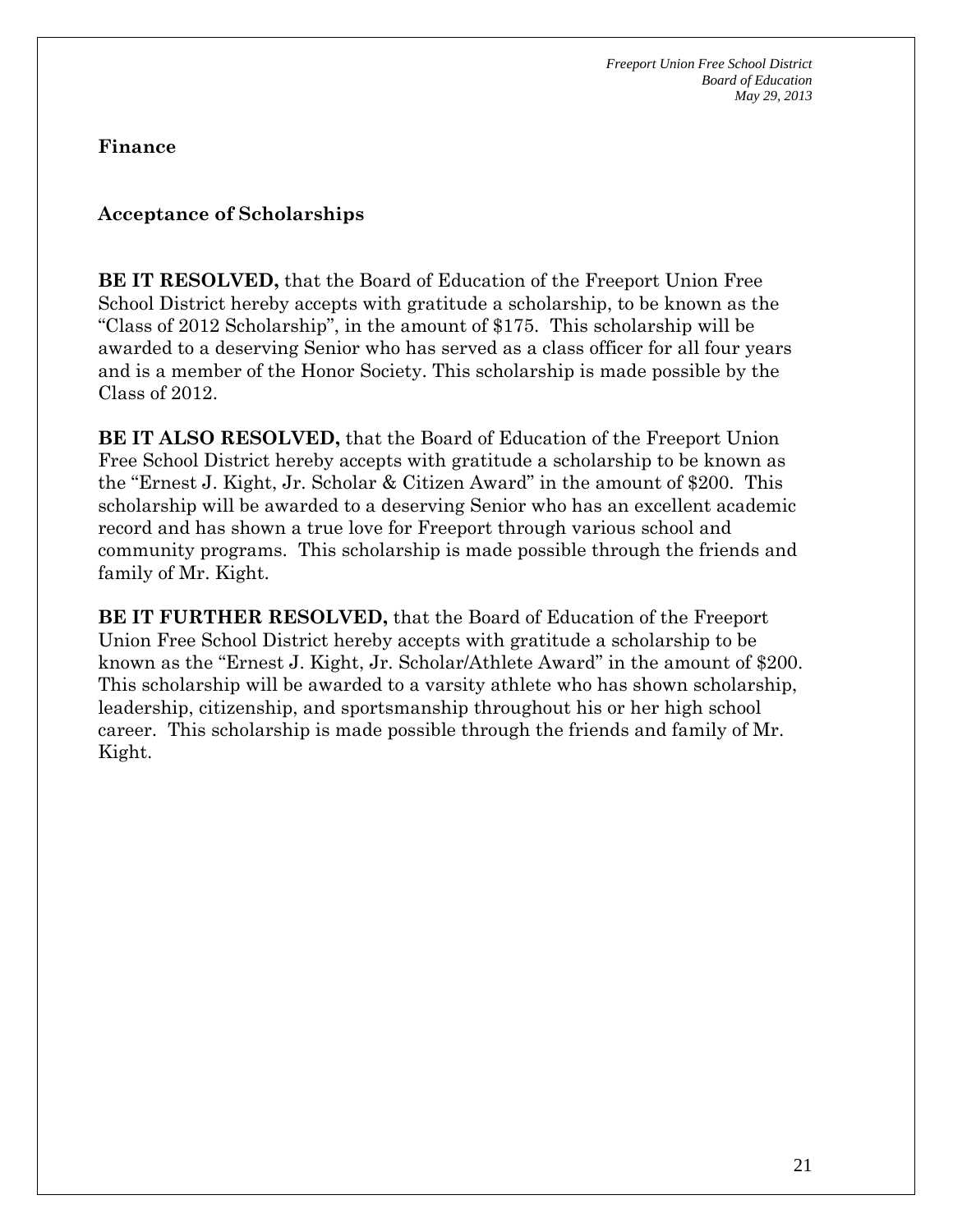#### **Finance**

#### **Approval of an Amendment to an Employment Agreement**

**BE IT RESOLVED**, that the Board of Education of the Freeport Union Free School District hereby approves the Amendment to the Employment Agreement between the Board of Education and Mr. Michael Singleton.

**BE IT FURTHER RESOLVED**, that the Board of Education of the Freeport Union Free School District hereby authorizes the Board of Education President to execute said amendment to the employment agreement on its behalf.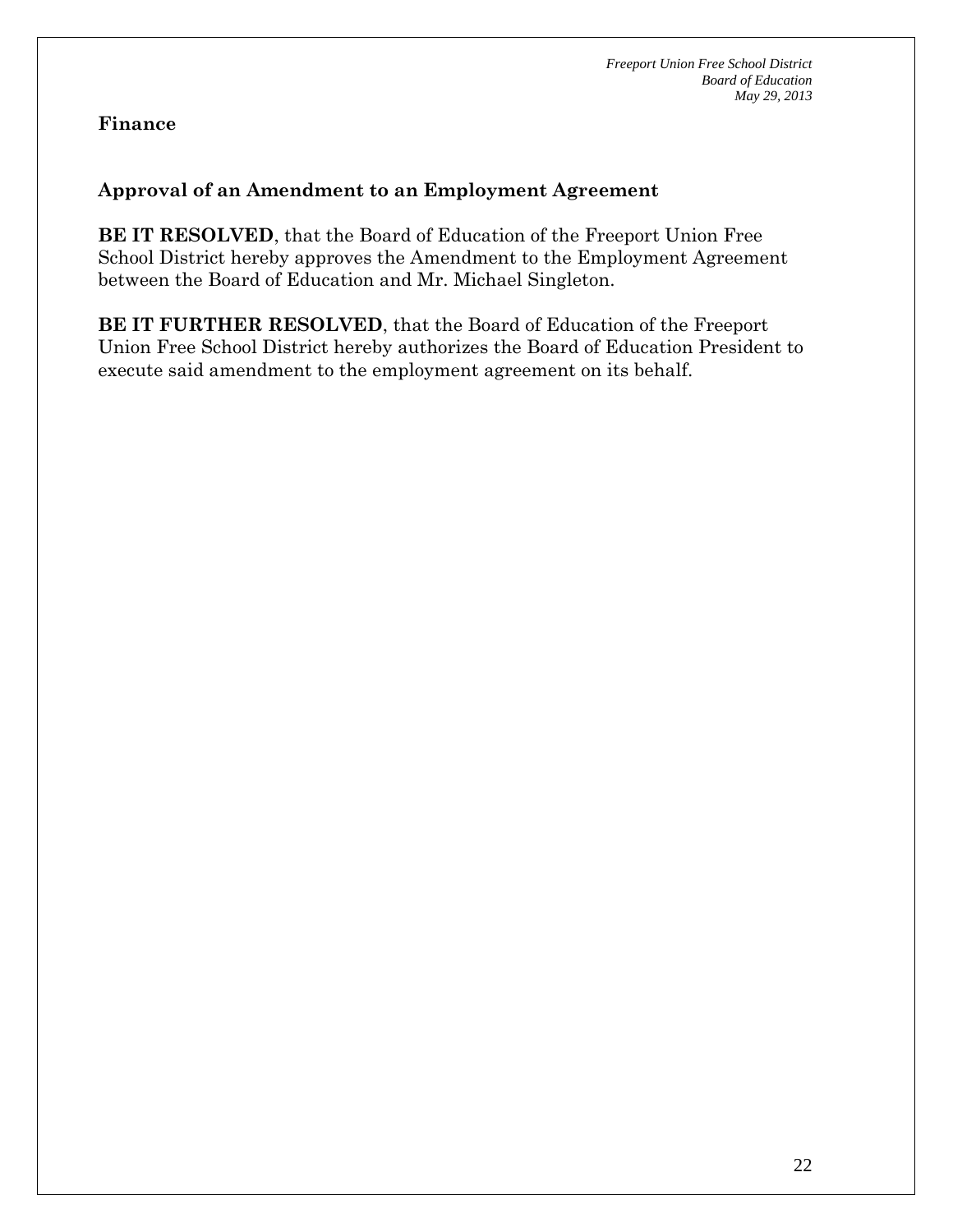**Finance** 

### **Acceptance of a Donation – The Center for Family Support**

**BE IT RESOLVED**, that the Board of Education of the Freeport Union Free School District hereby accepts a of two 4-drawer filing cabinets and a desk to be used at the Archer Street School used in any way the school deems necessary.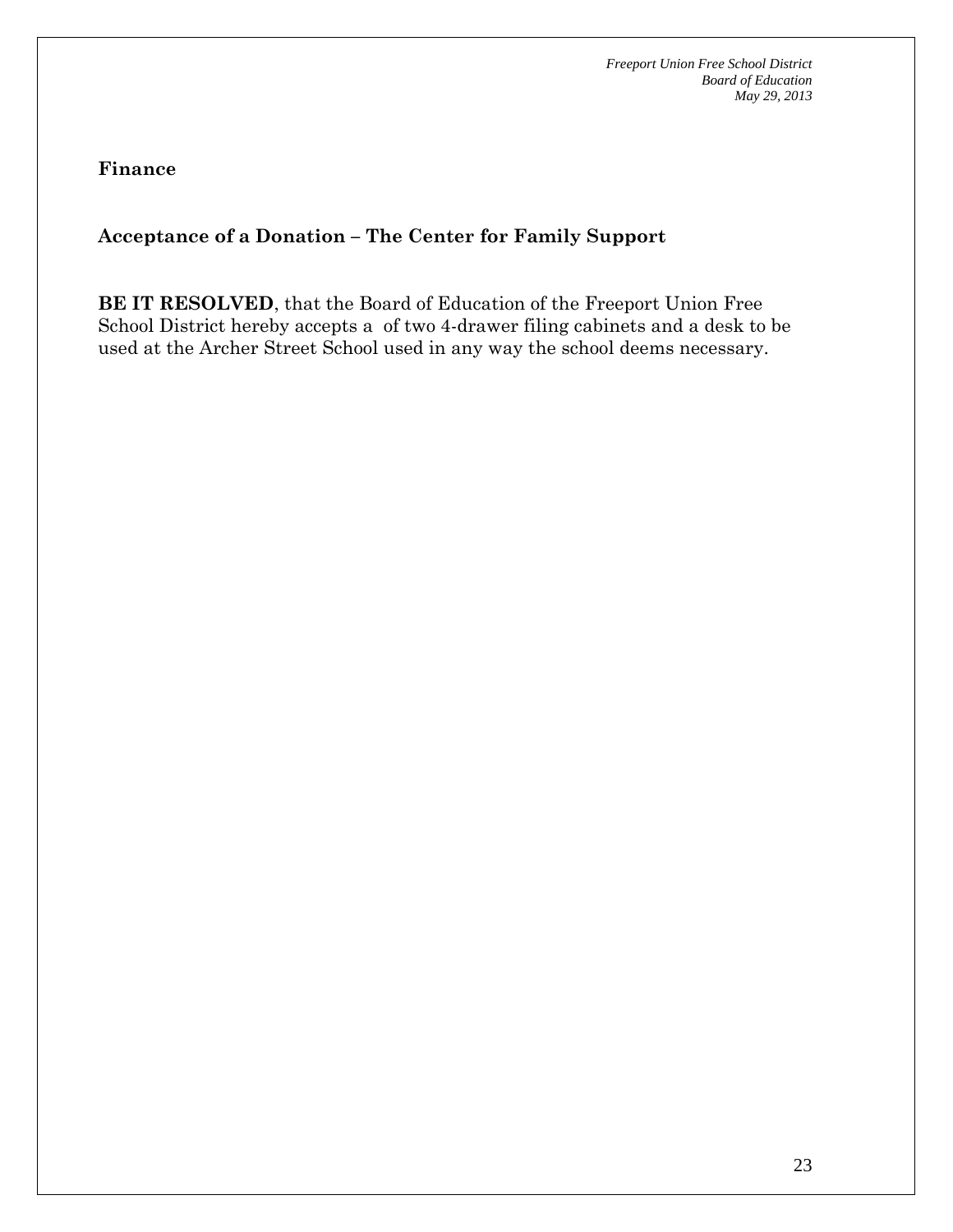#### **Finance**

### **Acceptance of a Donation – Various Organizations – Leo F. Giblyn School**

**BE IT RESOLVED**, that the Board of Education of the Freeport Union Free School District hereby accepts the generous donations from the various organizations (as attached) for the Leo F. Giblyn School to be used in any way the school deems necessary.